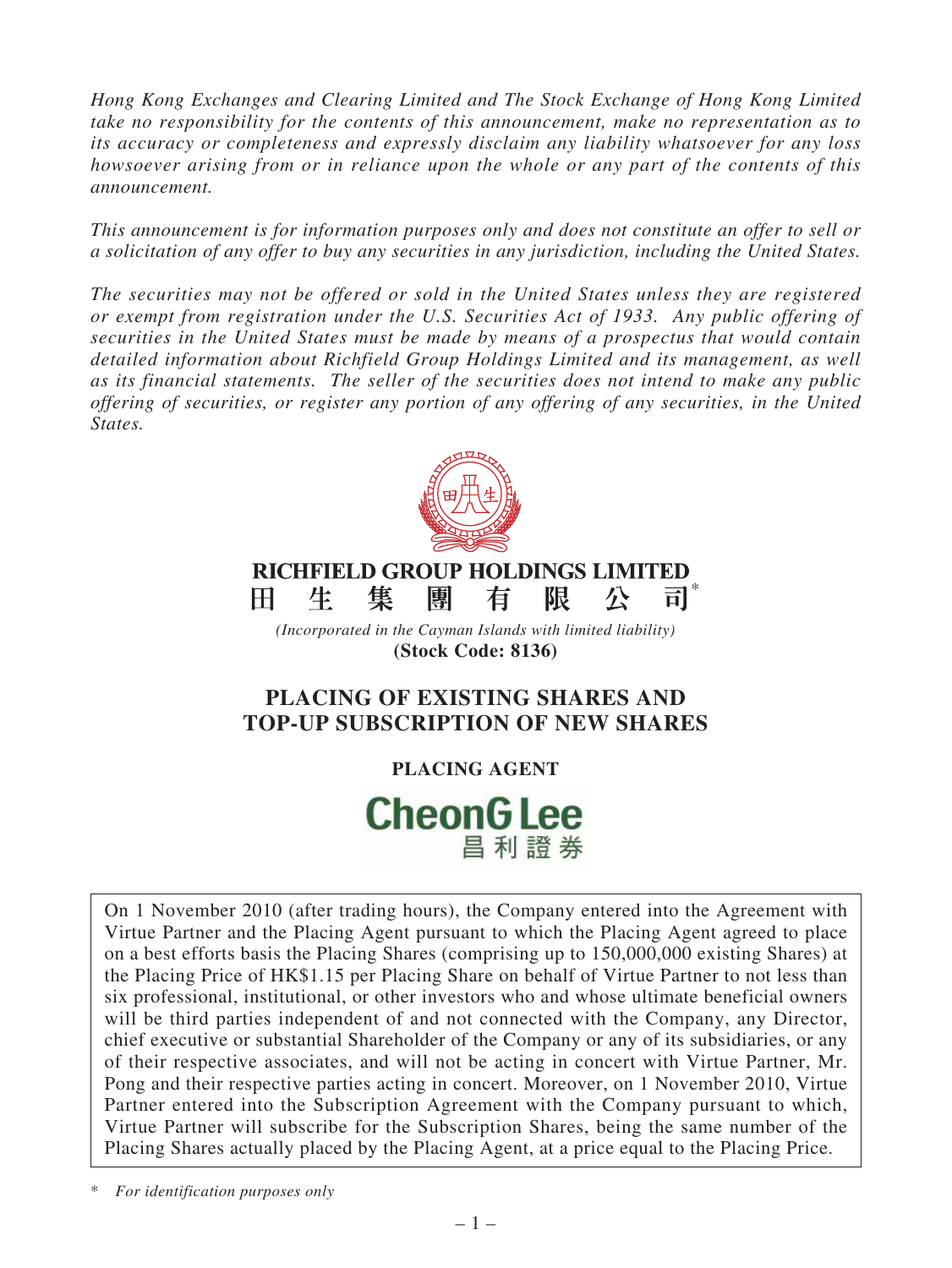The Placing is conditional upon, among other things, the Agreement not being terminated by the Placing Agent prior to completion of the Placing. The Subscription is conditional upon, among other things, (i) the GEM Listing Committee of the Stock Exchange granting approval for the listing of, and permission to deal in, the Subscription Shares; and (ii) the completion of the Placing.

The Placing Price (which is equivalent to the subscription price per Subscription Share) was arrived at after arm's length negotiations between Virtue Partner, the Company and the Placing Agent. The Directors consider that the Placing Price, the terms of the Agreement and the Subscription Agreement and the transactions contemplated thereunder are fair and reasonable and are in the interests of the Company and the Shareholders as a whole.

Assuming the Placing and the Subscription are completed in full, the Placing Shares represent approximately 4.87% of the existing issued share capital of the Company as at the date of this announcement and the Subscription Shares represent approximately 4.65% of the entire issued share capital of the Company as enlarged by the allotment and issue of the Subscription Shares.

The Subscription Shares are to be issued under the general mandate to allot, issue and deal with Shares granted to the Directors at the annual general meeting of the Company held on 29 October 2010. Application will be made to the GEM Listing Committee of the Stock Exchange for the grant of the approval for the listing of, and permission to deal in, the Subscription Shares.

Assuming the Placing and the Subscription are completed in full, the net proceeds of the Subscription will be approximately HK\$167 million. The Directors intend to apply the net proceeds as general working capital.

The shareholding interest of Virtue Partner, Mr. Pong and parties acting in concert with them in the issued share capital of the Company will be reduced from approximately 66.56% to approximately 61.69% immediately upon completion of the Placing and will increase to approximately 63.47% immediately after the completion of the Subscription.

**As the Placing and the Subscription are subject to the satisfaction of a number of conditions and may or may not proceed to completion, Shareholders and prospective investors are advised to exercise caution when dealing in the Shares.**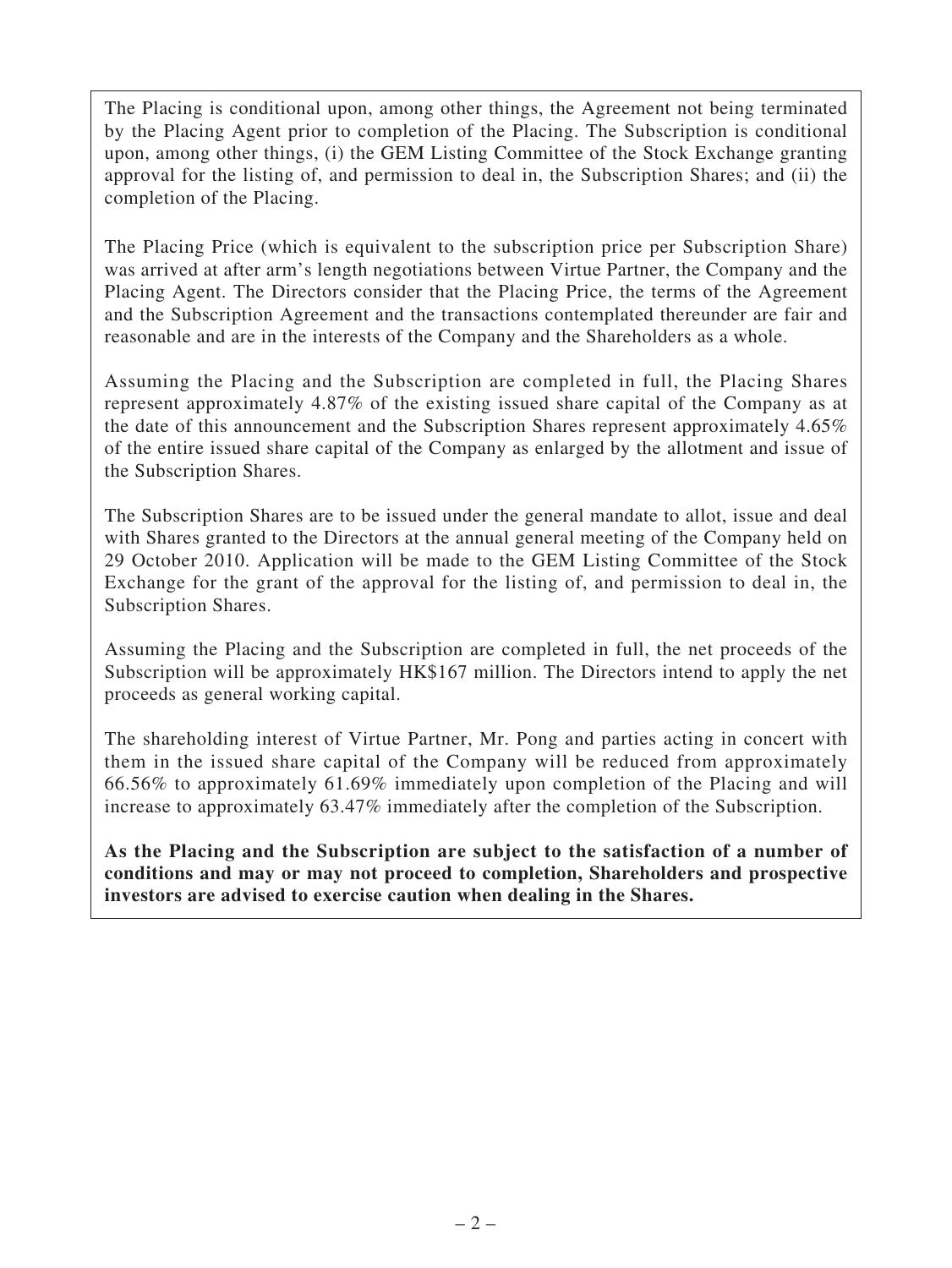# **THE PLACING**

#### **The Agreement**

**Date:** 1 November 2010 (after trading hours)

**Parties:** (1) Virtue Partner;

- (2) the Company; and
- (3) the Placing Agent.

Pursuant to the Agreement, the Placing Agent agreed to place on a best efforts basis the Placing Shares (comprising up to 150,000,000 existing Shares) at the Placing Price of HK\$1.15 per Placing Share on behalf of Virtue Partner to not less than six professional, institutional, or other investors who and whose ultimate beneficial owners will be third parties independent of and not connected with the Company, any Director, chief executive or substantial Shareholder of the Company or any of its subsidiaries, or any of their respective associates, and will not be acting in concert with Virtue Partner, Mr. Pong and their respective parties acting in concert.

## **The Vendor**

Virtue Partner is a controlling Shareholder (as defined under the GEM Listing Rules) of the Company and is the beneficial owner of 936,794,000 Shares, representing approximately 30.43% of the existing issued share capital of the Company as at the date of this announcement. Virtue Partner is beneficially wholly-owned by Mr. Pong, who is a Director holding 352,176,000 Shares in his personal name as at the date of this announcement. In addition, Richfield (Holdings) Limited, being the beneficial owner of 760,000,000 Shares, is the party acting in concert with Virtue Partner. Therefore, Virtue Partner, Mr. Pong and parties acting in concert with them are holding 2,048,970,000 Shares in aggregate, representing approximately 66.56% of the existing issued share capital of the Company as at the date of this announcement.

#### **The Placing Agent**

The Placing Agent, Cheong Lee Securities Limited, has been appointed to the exclusion of others, to place, on a best efforts basis, the Placing Shares. Each of the Placing Agent and its ultimate beneficial owners is a third party independent of and not connected with the Company, any Director, chief executive or substantial Shareholder of the Company or any of its subsidiaries, or any of their respective associates, and is not acting in concert with Virtue Partner, Mr. Pong and their concert parties.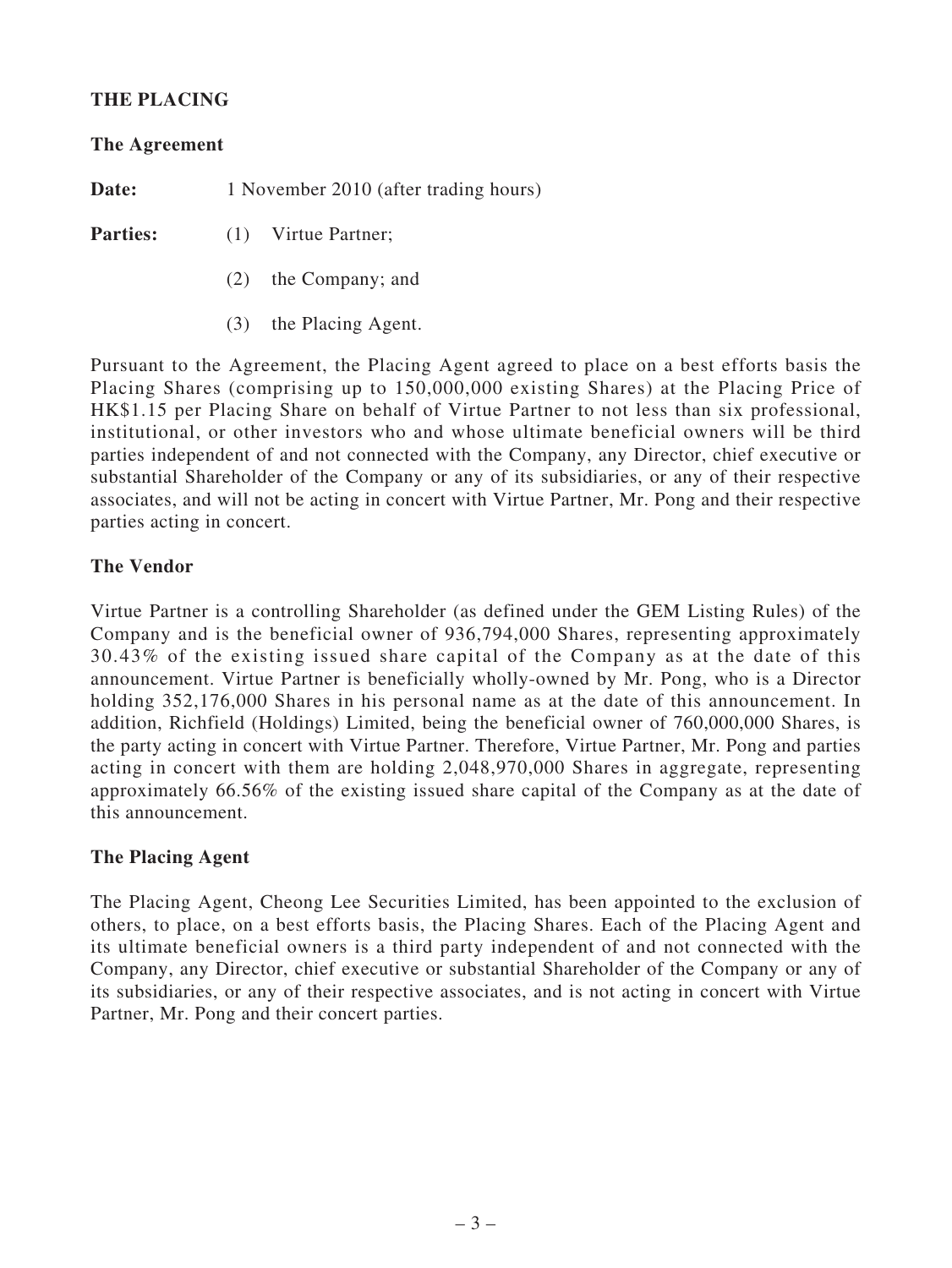## **The Placees**

The Placing Shares shall be placed to not less than six professional, institutional or other investors. The placees and their ultimate beneficial owners shall be third parties independent of and not connected with the Company, any Director, chief executive or substantial Shareholder of the Company or any of its subsidiaries, or any of their respective associates. The placees and their ultimate beneficial owners shall not be acting in concert with Virtue Partner, Mr. Pong and their respective parties acting in concert. It is not expected by the Board that any individual placee will become a substantial Shareholder of the Company immediately after completion of the Placing and the Subscription.

## **Number of Placing Shares**

The number of Placing Shares shall be up to 150,000,000 Shares. The Placing Shares represent approximately 4.87% of the existing issued share capital of the Company as at the date of this announcement and approximately 4.65% of the issued share capital of the Company as enlarged by the allotment and issue of the Subscription Shares.

## **Placing Price**

The Placing Price of HK\$1.15 per Placing Share represents:

- (i) a discount of approximately 9.45% to the closing price of HK\$1.27 per Share as quoted on the Stock Exchange on 1 November 2010, being the date on which the Agreement was signed; and
- (ii) a discount of approximately 8.0% to the average of the closing prices of approximately HK\$1.25 per Share as quoted on the Stock Exchange for the last five consecutive trading days immediately prior to the date of the Agreement.

The Placing Price was arrived at after arm's length negotiations between the Company, Virtue Partner and the Placing Agent with reference to the closing prices per Share as shown above, the future prospects of the Group and the recent market sentiment. The Directors consider that the Placing Price and the terms of the Agreement are fair and reasonable and are in the interests of the Company and the Shareholders as a whole.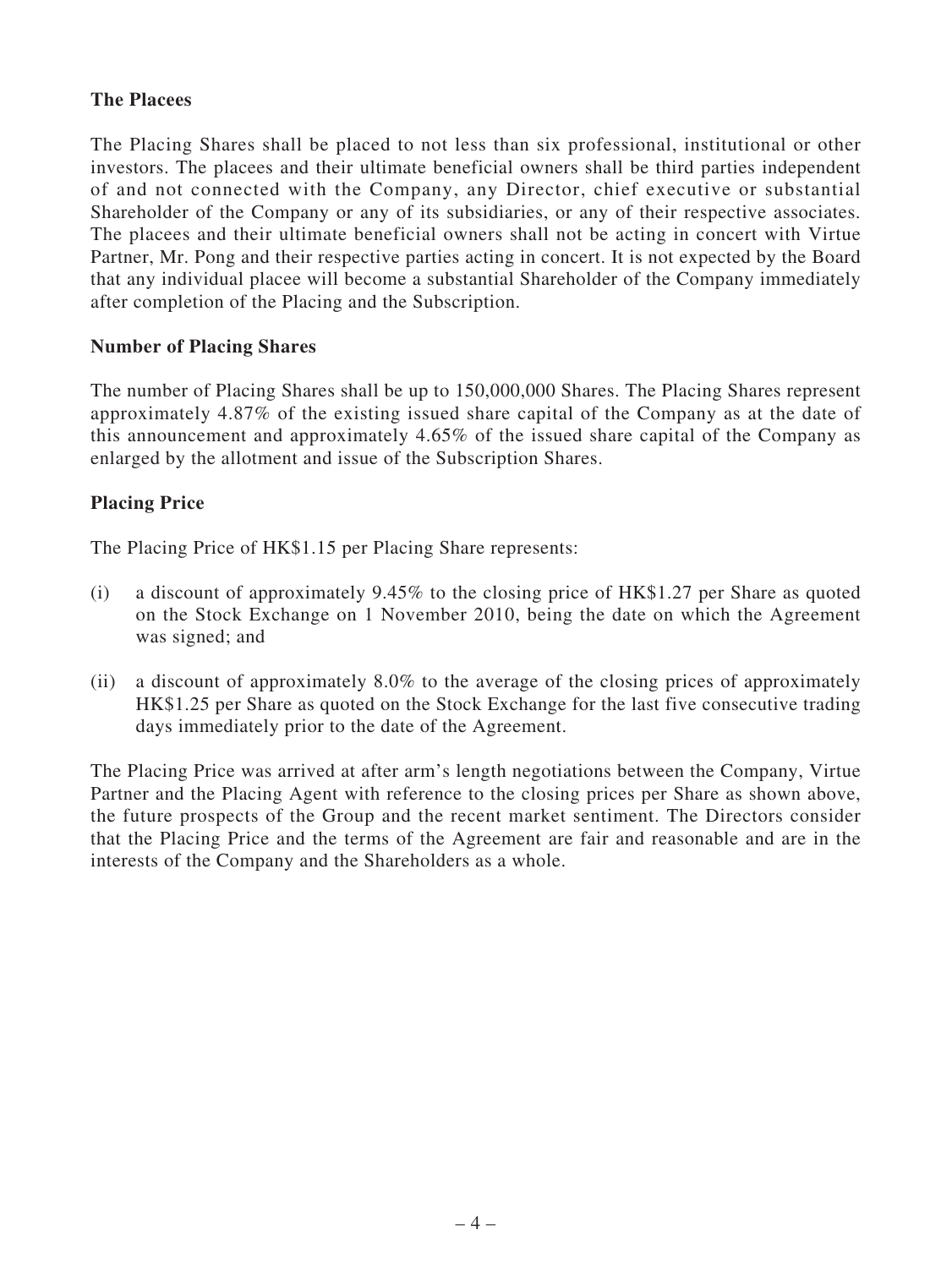# **Rights**

The Placing Shares will be placed free from all liens, charges, pledges, mortgages, securities, interests, preemption rights, options, equities, trusts and any other encumbrances or third party rights or claims of any kind and together with the rights attaching to them, including the right to receive all dividends and other distributions declared, made or paid after the date of the Agreement.

# **Conditions of the Placing**

The obligation of the Placing Agent to proceed to completion of the Placing is conditional upon:

- (a) the Subscription Agreement having been entered into by the Company and Virtue Partner and not subsequently having been revoked, terminated or modified;
- (b) there not having occurred at any time prior to completion (i) any breach of, or any event rendering untrue, incorrect or breached, any of the representations, warranties or undertakings referred to in the Agreement or (ii) any breach of, or failure to perform, any of the other obligations of the Company or Virtue Partner which are required to be performed at or before completion of the Placing;
- (c) there not having occurred:
	- (i) any event, or series of events beyond the reasonable control of the Placing Agent (including, without limitation, acts of government, strikes, labour disputes, lockouts, fire, explosion, flooding, civil commotion, economic sanctions, epidemic, pandemic, outbreak of infectious disease, terrorism, outbreak or escalation of hostilities (whether local, national or international), acts of war and acts of God);
	- (ii) any change, or development (whether or not permanent) involving a prospective change, in or affecting the business, general affairs, management, prospects, assets and liabilities, shareholders' equity, results of operations or position, financial or otherwise, of the Company or the Group as a whole, whether or not arising in the ordinary course of business;
	- (iii) any change (whether or not permanent) or any development (whether or not permanent) involving a prospective change or any crisis in local, national or international financial, political, economic, legal, military, industrial, fiscal, regulatory, currency or market conditions (including, without limitation, conditions in the stock and bond markets, money and foreign exchange markets, interbank markets and credit markets and conditions with respect to interest rates in Hong Kong or otherwise) or foreign exchange controls in Hong Kong or overseas or any occurrence of a combination of any such changes or developments or crises or any deterioration of any such conditions;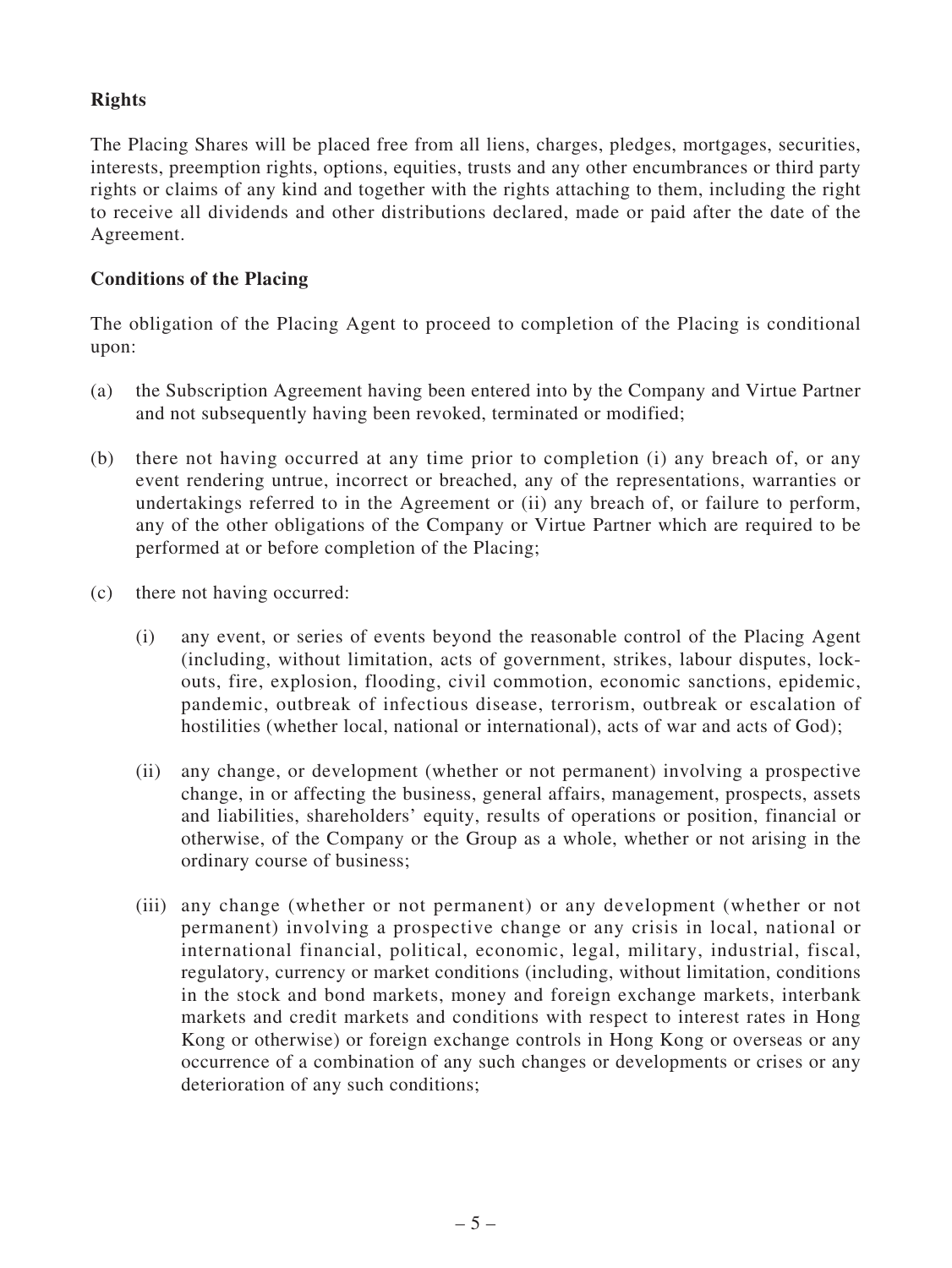- (iv) the commencement by any state, governmental, judicial, regulatory or political body or organisation of any action against any director of the Company or an announcement by any state, governmental, judicial, regulatory or political body or organisation that it intends to take any such action; or
- (v) the introduction of any new law or regulation or any change (whether or not permanent) or development (whether or not permanent) involving a prospective change in existing laws or regulations or the interpretation or application thereof by any court or other competent authority,

which individually or together, in the sole opinion of the Placing Agent, prejudices or is likely to prejudice materially the success of the Placing or dealings in the Placing Shares in the secondary market or makes it or is likely to make it impracticable or inadvisable or inexpedient to proceed with the offer, sale, distribution or delivery of the Placing Shares on the terms and in the manner contemplated in the Agreement; and

(d) there not having occurred at any time prior to completion (i) the imposition of any moratorium, suspension or material restriction on trading in shares or securities generally on the Stock Exchange, or in any securities of the Company on any stock exchange or over the counter market or (ii) any material disruption in securities settlement, payment or clearance services in Hong Kong or the People's Republic of China or (iii) the imposition of any moratorium on commercial banking activities by the authorities in Hong Kong or the People's Republic of China or the United States Federal or New York State authorities.

Each of Virtue Partner and the Company undertakes promptly to inform the Placing Agent of any matter or circumstance which comes to the attention of any of them which may fall within paragraphs (a) to (d) above. If any of such conditions shall not have been fulfilled or (alternatively) waived by the Placing Agent (upon such terms as the Placing Agent may deem necessary) by completion, the Agreement and the obligations of the Placing Agent under the Agreement shall ipso facto cease and terminate at that time (or at such earlier time as the relevant condition shall have become incapable of fulfilment and the Placing Agent shall have determined not to waive fulfilment and notified the same to Virtue Partner and the Company) and no party shall be under any liability to any other for costs, damages, charges, compensation or otherwise under the Agreement, except (i) in relation to outstanding liabilities for incurred costs and expenses and obligations, agreements and liabilities arising prior to such termination, and (ii) the indemnity to be given by the Company and Virtue Partner to the Placing Agent under the Agreement. As at the date of this announcement, condition (a) has been fulfilled.

## **Completion**

Completion of the Placing is expected to take place on or before 12 November 2010.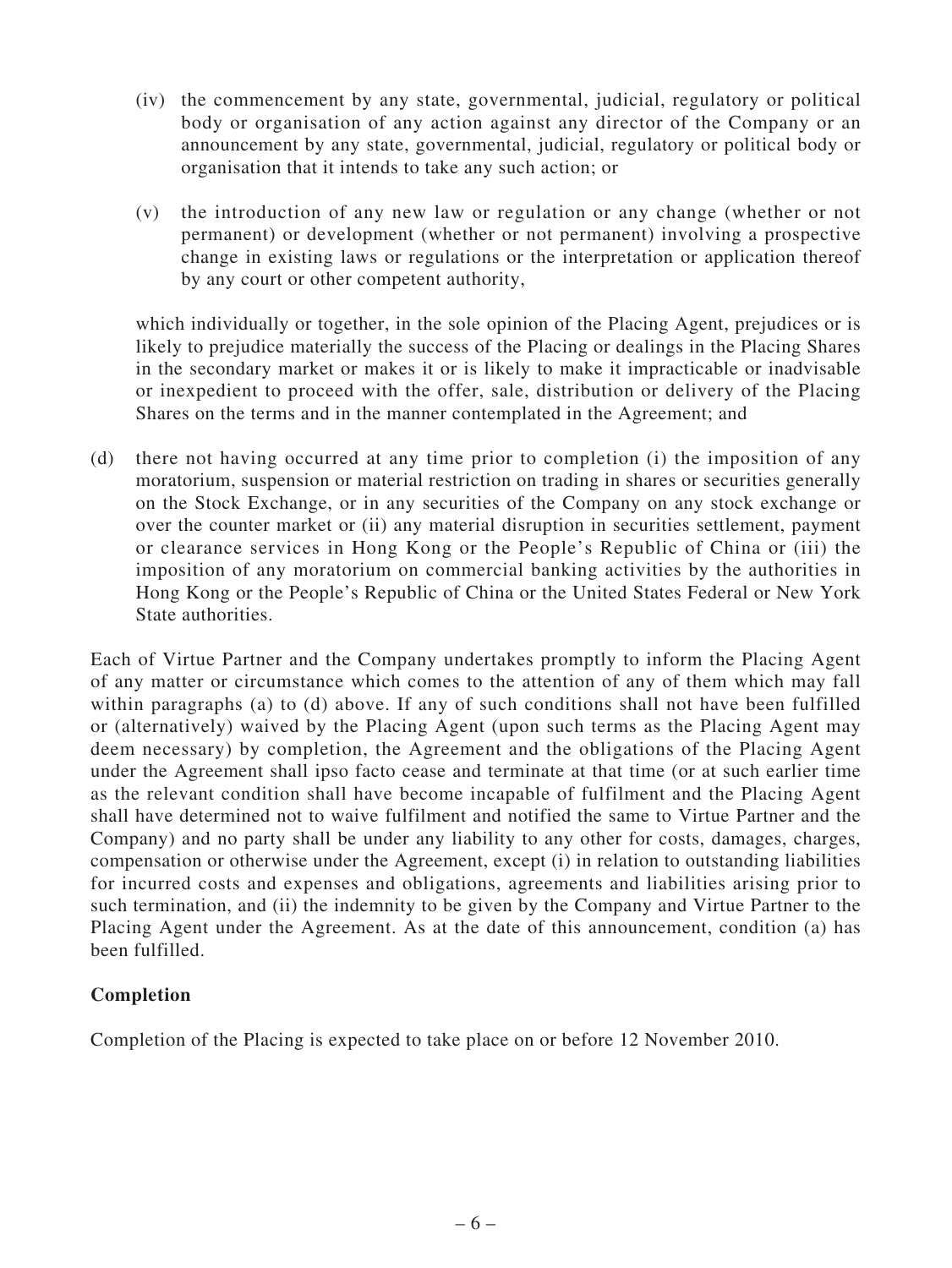## **THE SUBSCRIPTION**

## **The Subscription Agreement**

Pursuant to the Agreement, the Company and Virtue Partner has executed the Subscription Agreement on 1 November 2010, pursuant to which Virtue Partner will subscribe for the Subscription Shares, being the same number of the Placing Shares actually placed by the Placing Agent at a price equal to the Placing Price. The major terms of the Subscription Agreement are as follows:

## **The Issuer**

The Company

## **The Subscriber**

Virtue Partner, which, as at the date of this announcement, is beneficially interested in 936,794,000 Shares, representing approximately 30.43% of the existing issued share capital of the Company. Virtue Partner is beneficially wholly-owned by Mr. Pong, who is a Director holding 352,176,000 Shares in his personal name as at the date of this announcement. In addition, Richfield (Holdings) Limited, being the beneficial owner of 760,000,000 Shares, is the party acting in concert with Virtue Partner. Therefore, Virtue Partner, Mr. Pong and parties acting in concert with them are holding 2,048,970,000 Shares in aggregate, representing approximately 66.56% of the existing issued share capital of the Company as at the date of this announcement.

The shareholding interest of Virtue Partner, Mr. Pong and parties acting in concert with them in the issued share capital of the Company will be reduced from approximately 66.56% to approximately 61.69% immediately upon completion of the Placing and will increase to approximately 63.47% immediately after the completion of the Subscription.

#### **Number of Subscription Shares**

The number of Subscription Shares shall be up to 150,000,000 Shares, being the same number of the Placing Shares successfully placed by the Placing Agent for Virtue Partner. The maximum aggregate nominal value of the Subscription Shares is HK\$1,500,000, assuming that the Placing and the Subscription are completed in full.

#### **Subscription Price**

The subscription price is HK\$1.15 per Subscription Share, which is equivalent to the Placing Price and will be settled by Virtue Partner in cash. The expenses arising from the Placing incurred by Virtue Partner, including but not limited to the placing commission paid by Virtue Partner to the Placing Agent will be deducted from the aggregate subscription price payable by Virtue Partner.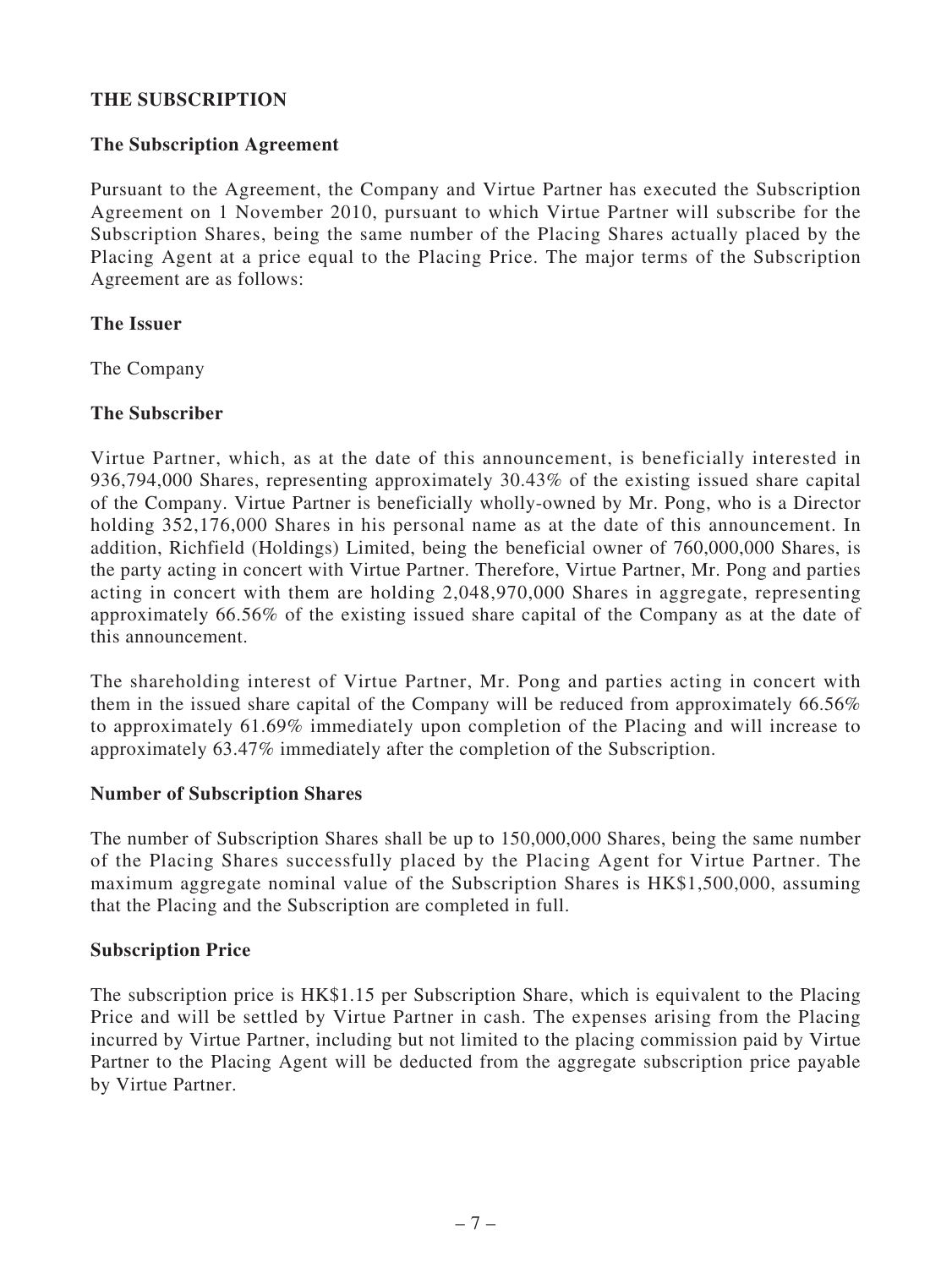The gross proceeds to be raised from the Placing and the Subscription will be approximately HK\$172.5 million. After deducting the estimated expenses (including the placing commission payable to the Placing Agent) for the Placing and the Subscription, the net proceeds to be raised will be approximately HK\$167 million. As such, the net issue price for each newly issued Subscription Share is approximately HK\$1.1110. The aggregate nominal value of the Subscription Shares is HK\$1.5 million.

# **Rights**

The Subscription Shares, when allotted and issued, will rank pari passu in all respects among themselves and with the Shares in issue on the date of allotment and issue of the Subscription Shares, including the right to receive all dividends or other distributions declared, made or paid after the date of completion of the Subscription.

## **Mandate to issue the Subscription Shares**

The Subscription Shares are to be issued under the general mandate to allot, issue and deal with Shares granted to the Directors at the annual general meeting of the Company held on 29 October 2010. Under the said general mandate, 615,700,000 Shares can be issued. Before the date of this announcement, the Company has not allotted and issued any Shares by utilizing the general mandate. As such, the current general mandate is sufficient for the issue and allotment of the Subscription Shares. No separate Shareholders' approval is required for the Subscription and the Placing.

#### **Conditions of the Subscription**

The Subscription is conditional upon the following conditions having been fulfilled within 14 days from the date of the Agreement (or such other date as may be agreed between the Company and Virtue Partner, subject to approval of the Stock Exchange):

- 1. the GEM Listing Committee of the Stock Exchange granting approval for the listing of, and permission to deal in the Subscription Shares; and
- 2. completion of the Placing in accordance with the terms of the Agreement.

None of the above conditions are waivable by the Company or Virtue Partner. In the event that the conditions of the Subscription are not fulfilled in full by the date stipulated in the Subscription Agreement, neither the Company nor Virtue Partner shall have any obligations and liabilities under the Subscription Agreement.

## **Completion of the Subscription**

It is intended that the Subscription will be completed within 14 days from the date of the Agreement. If the Subscription is to be completed thereafter, it will constitute a connected transaction under the GEM Listing Rules and require compliance with all the relevant requirements under Chapter 20 of the GEM Listing Rules, including but not limited to the issue of a separate circular and approval of the independent Shareholders (being Shareholders other than Virtue Partner, Mr. Pong, its beneficial owner and their respective associates).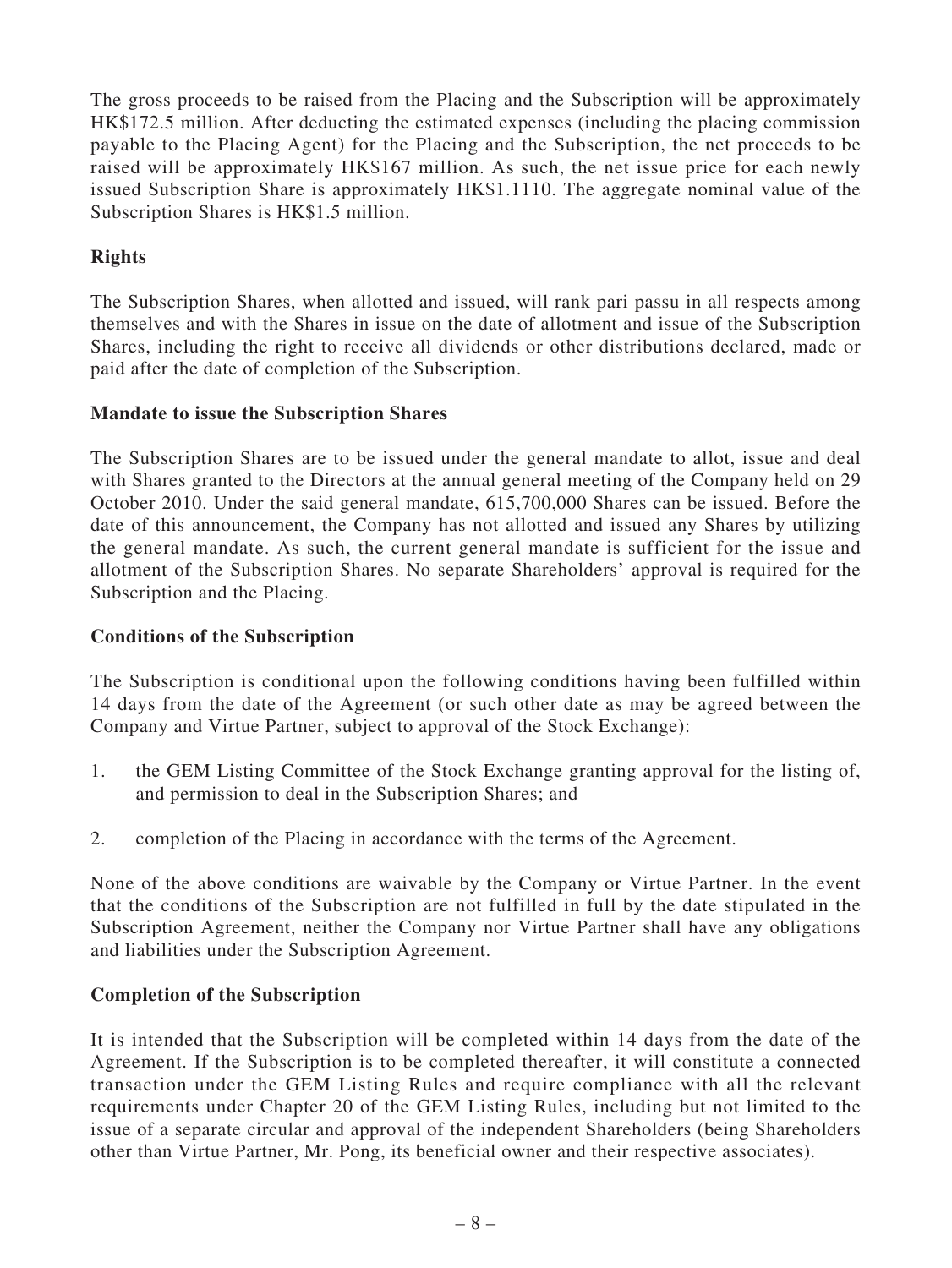## **Application for listing**

Application will be made by the Company to the GEM Listing Committee of the Stock Exchange for the listing of, and permission to deal in, the Subscription Shares. Further announcement will be made by the Company upon completion of the Placing and the Subscription.

#### **CHANGES OF SHAREHOLDING STRUCTURE**

The changes of the shareholding of the Company as a result of the Placing and the Subscription are as follows:

| <b>Shareholder</b>                                                                 | <b>Notes</b> | <b>Immediately before</b><br>completion of the Placing<br>and the Subscription |          | <b>Shareholding immediately</b><br>after completion<br>of the Placing in full<br>but before completion<br>of the Subscription |        | As at the date<br>of this announcement, i.e.<br><b>Shareholding immediately</b><br>after completion<br>of the Placing and<br>the Subscription in full |        |
|------------------------------------------------------------------------------------|--------------|--------------------------------------------------------------------------------|----------|-------------------------------------------------------------------------------------------------------------------------------|--------|-------------------------------------------------------------------------------------------------------------------------------------------------------|--------|
|                                                                                    |              | No. of shares Approx. %                                                        |          | No. of shares Approx. %                                                                                                       |        | No. of shares Approx. %                                                                                                                               |        |
| Substantial/controlling<br><i>shareholders</i>                                     |              |                                                                                |          |                                                                                                                               |        |                                                                                                                                                       |        |
| Virtue Partner Group Limited                                                       |              | 936,794,000                                                                    | 30.43    | 786,794,000                                                                                                                   | 25.56  | 936,794,000                                                                                                                                           | 29.02  |
| Richfield (Holdings) Limited                                                       | 2            | 760,000,000                                                                    | 24.69    | 760,000,000                                                                                                                   | 24.69  | 760,000,000                                                                                                                                           | 23.54  |
| Mr. Pong                                                                           |              | 352,176,000                                                                    | 11.44    | 352,176,000                                                                                                                   | 11.44  | 352,176,000                                                                                                                                           | 10.91  |
| Subtotal of Virtue Partner,<br>Mr. Pong and parties acting<br>in concert with them |              | 2,048,970,000                                                                  | 66.56    | 1,898,970,000                                                                                                                 | 61.69  | 2,048,970,000                                                                                                                                         | 63.47  |
| <b>Public shareholders</b>                                                         |              |                                                                                |          |                                                                                                                               |        |                                                                                                                                                       |        |
| The Placees                                                                        |              | $\theta$                                                                       | $\theta$ | 150,000,000                                                                                                                   | 4.87   | 150,000,000                                                                                                                                           | 4.65   |
| Other public Shareholders                                                          |              | 1,029,530,000                                                                  | 33.44    | 1,029,530,000                                                                                                                 | 33.44  | 1,029,530,000                                                                                                                                         | 31.88  |
| Total                                                                              |              | 3,078,500,000                                                                  | 100.00   | 3,078,500,000                                                                                                                 | 100.00 | 3,228,500,000                                                                                                                                         | 100.00 |

*Notes*:

*Note 1*: Virtue Partner is beneficially owned as to 100% by Mr. Pong, an executive Director.

*Note 2*: Richfield (Holdings) Limited is beneficially owned as to 100% by Mr. Au Wing Wah. Under the Securities and Futures Ordinance, Mr. Au Wing Wah is deemed to be interested in all the Shares held by Richfield (Holdings) Limited. On 12 June 2008, Richfield (Holdings) Limited as a chargor has executed a share charge in favour of Vastwood Limited, a wholly-owned subsidiary of Richfield Group Holdings Limited, as a chargee in respect of the fixed charge over these 760,000,000 Shares. Therefore, Richfield Group Holdings Limited is deemed to be interested in the Shares owned by Vastwood Limited under the Securities and Futures Ordinance.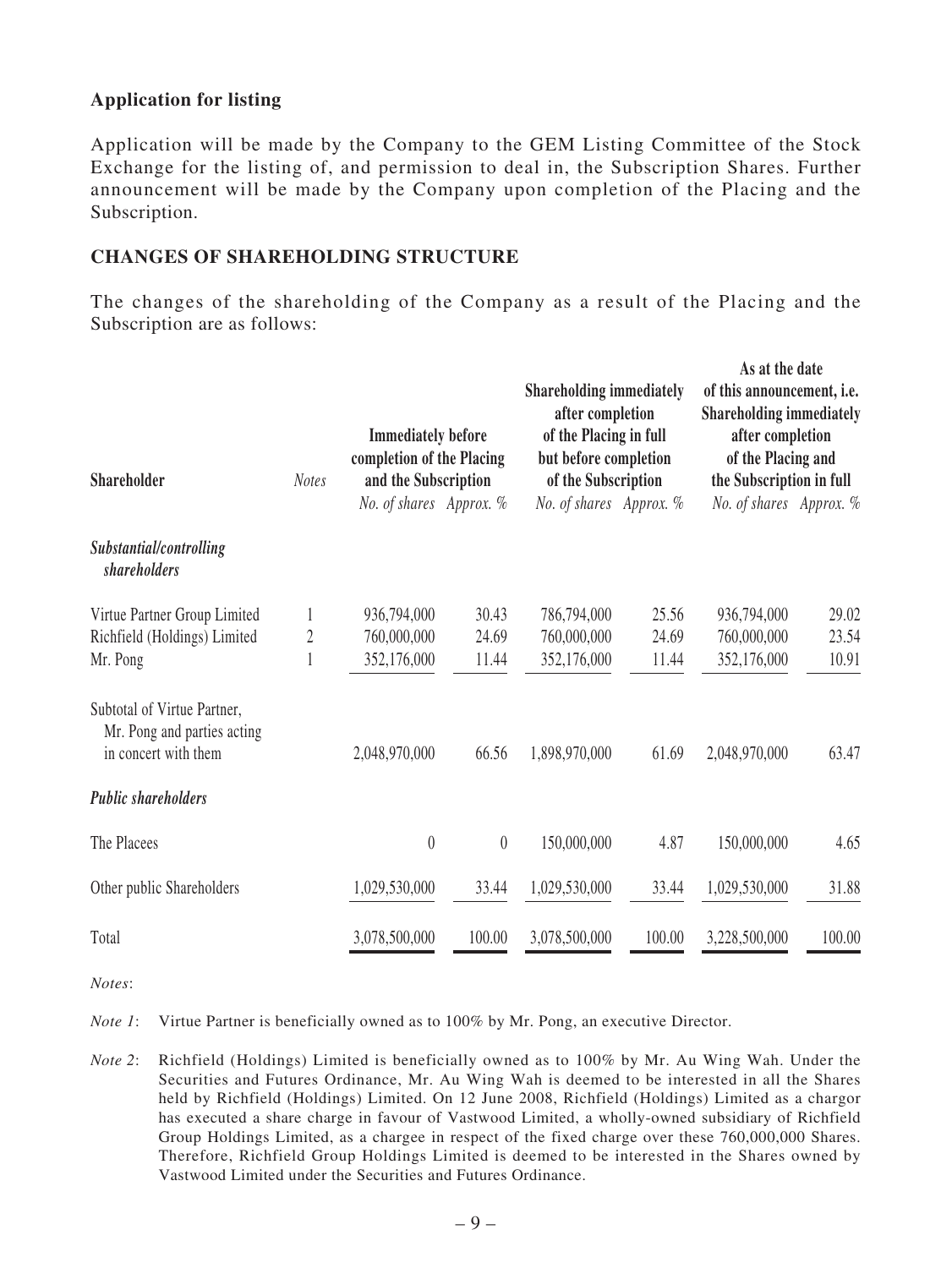# **REASONS FOR THE PLACING AND THE SUBSCRIPTION**

As at the date of this announcement, the Group is principally engaged in provision of property brokerage services, provision of schemes for property consolidation, assembly and redevelopment and property trading in Hong Kong. The Group has diversified its business scope and commenced to engage in property development business in Hong Kong.

The net proceeds of the Subscription will be approximately 167 million. The Directors intend to apply the net proceeds as general working capital of the Group.

The Board considers that it is beneficial to the Company and the Shareholders as a whole to raise capital for the future business development of the Group by way of the Placing and the Subscription as the Placing will broaden the capital and shareholder base of the Company thereby increasing the liquidity of the Shares.

The Directors consider that the Agreement and the Subscription Agreement are entered into upon normal commercial terms following arm's length negotiations between the Company, Virtue Partner and the Placing Agent and that the terms of the Agreement and the Subscription Agreement are fair and reasonable and are in the interests of the Company and the Shareholders as a whole.

## **FUND RAISING ACTIVITY IN PAST 12 MONTHS**

The following is the equity fund raising activities conducted by the Company in the past 12 months immediately preceding the date of this announcement:

| Date of<br>announcement | Event                                      | Net proceeds<br>(approximately) | Intended use<br>of proceeds<br>as announced  | <b>Actual use</b><br>of proceeds |
|-------------------------|--------------------------------------------|---------------------------------|----------------------------------------------|----------------------------------|
| 21 October 2010         | Placing of<br>150,000,000<br><b>Shares</b> | HK\$174 million                 | As general working<br>capital of the Company | Used as intended                 |

Save as disclosed above, the Company has not conducted any equity fund raising activities in the previous 12 months immediately preceding the date of this announcement.

#### **GENERAL**

**As the Placing and the Subscription are subject to the satisfaction of a number of conditions and may or may not proceed to completion, Shareholders and prospective investors are advised to exercise caution when dealing in the Shares.**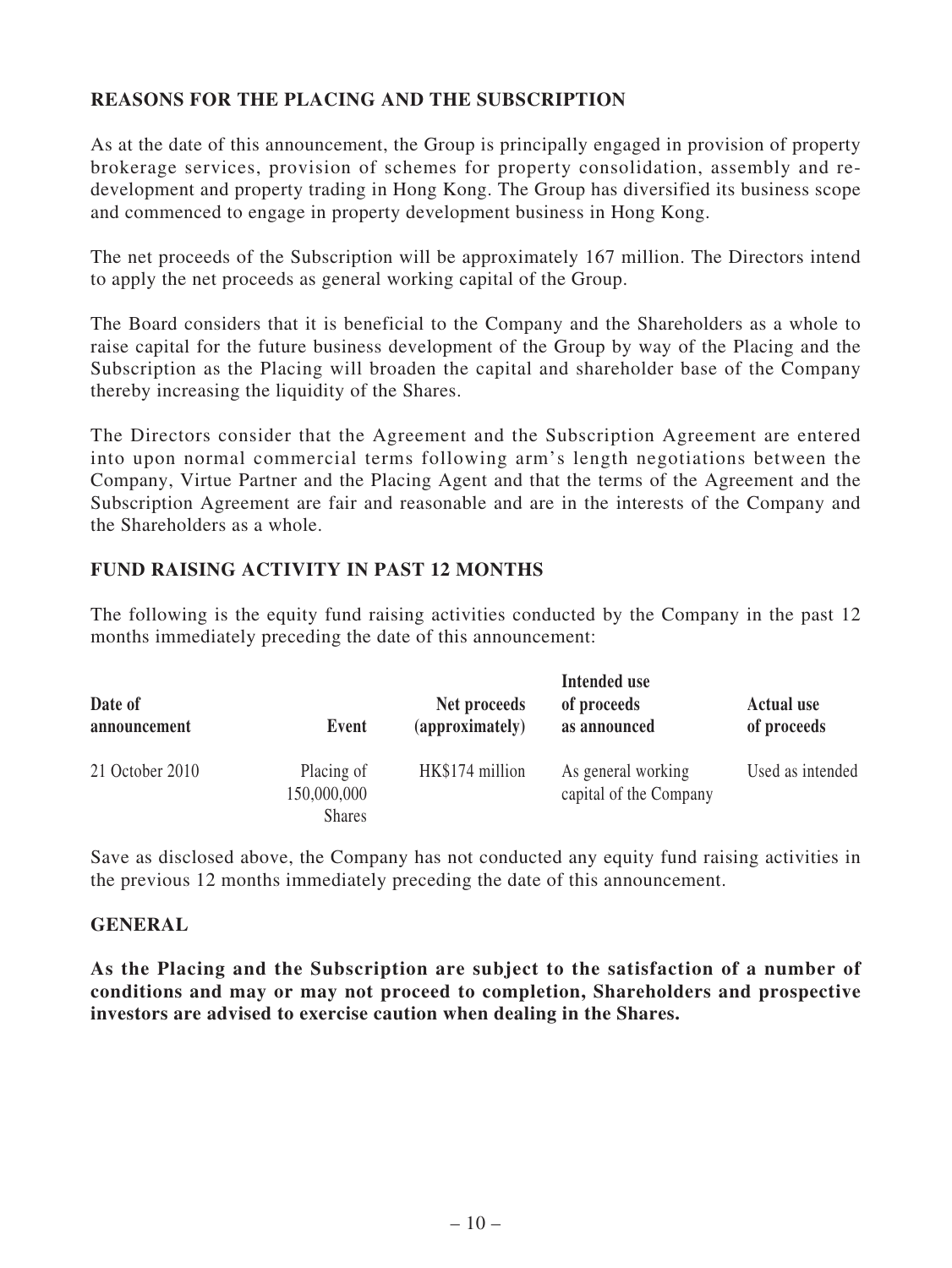# **DEFINITIONS**

In this announcement, unless the context otherwise requires, the following expressions shall have the following meanings:

| "acting in concert"     | has the meaning ascribed to this term under the Takeovers<br>Code                                                                                                                                                                                                                                        |
|-------------------------|----------------------------------------------------------------------------------------------------------------------------------------------------------------------------------------------------------------------------------------------------------------------------------------------------------|
| "Agreement"             | the placing agreement dated 1 November 2010 and entered<br>into among Virtue Partner, the Company and the Placing<br>Agent in respect of the Placing                                                                                                                                                     |
| "associate(s)"          | has the meaning ascribed to this term under the GEM Listing<br>Rules                                                                                                                                                                                                                                     |
| "Board"                 | the board of Directors                                                                                                                                                                                                                                                                                   |
| "Company"               | Richfield Group Holdings Limited, a company incorporated<br>in the Cayman Islands with limited liability, the issued<br>Shares of which are listed on the GEM                                                                                                                                            |
| "connected person(s)"   | has the meaning ascribed to this term under the GEM Listing<br>Rules                                                                                                                                                                                                                                     |
| "Directors"             | directors (including the independent non-executive directors)<br>of the Company                                                                                                                                                                                                                          |
| "GEM"                   | the Growth Enterprise Market of the Stock Exchange                                                                                                                                                                                                                                                       |
| "GEM Listing Committee" | the listing sub-committee of the GEM                                                                                                                                                                                                                                                                     |
| "GEM Listing Rules"     | the Rules Governing the Listing of Securities on GEM                                                                                                                                                                                                                                                     |
| "Group"                 | the Company and its subsidiaries                                                                                                                                                                                                                                                                         |
| "Hong Kong"             | the Hong Kong Special Administrative Region of the<br>People's Republic of China                                                                                                                                                                                                                         |
| "Mr. Pong"              | Pong Wai San, Wilson, an executive Director and the sole<br>beneficial owner of Virtue Partner                                                                                                                                                                                                           |
| "Placing"               | the placing of the Placing Shares by the Placing Agent on<br>behalf of Virtue Partner pursuant to the Agreement                                                                                                                                                                                          |
| "Placing Agent"         | Cheong Lee Securities Limited, a registered institution under<br>the Securities and Futures Ordinance for type 1 (dealing in<br>securities) regulated activity as defined under the Securities<br>and Futures Ordinance, acting as the placing agent for the<br>Placing Shares pursuant to the Agreement |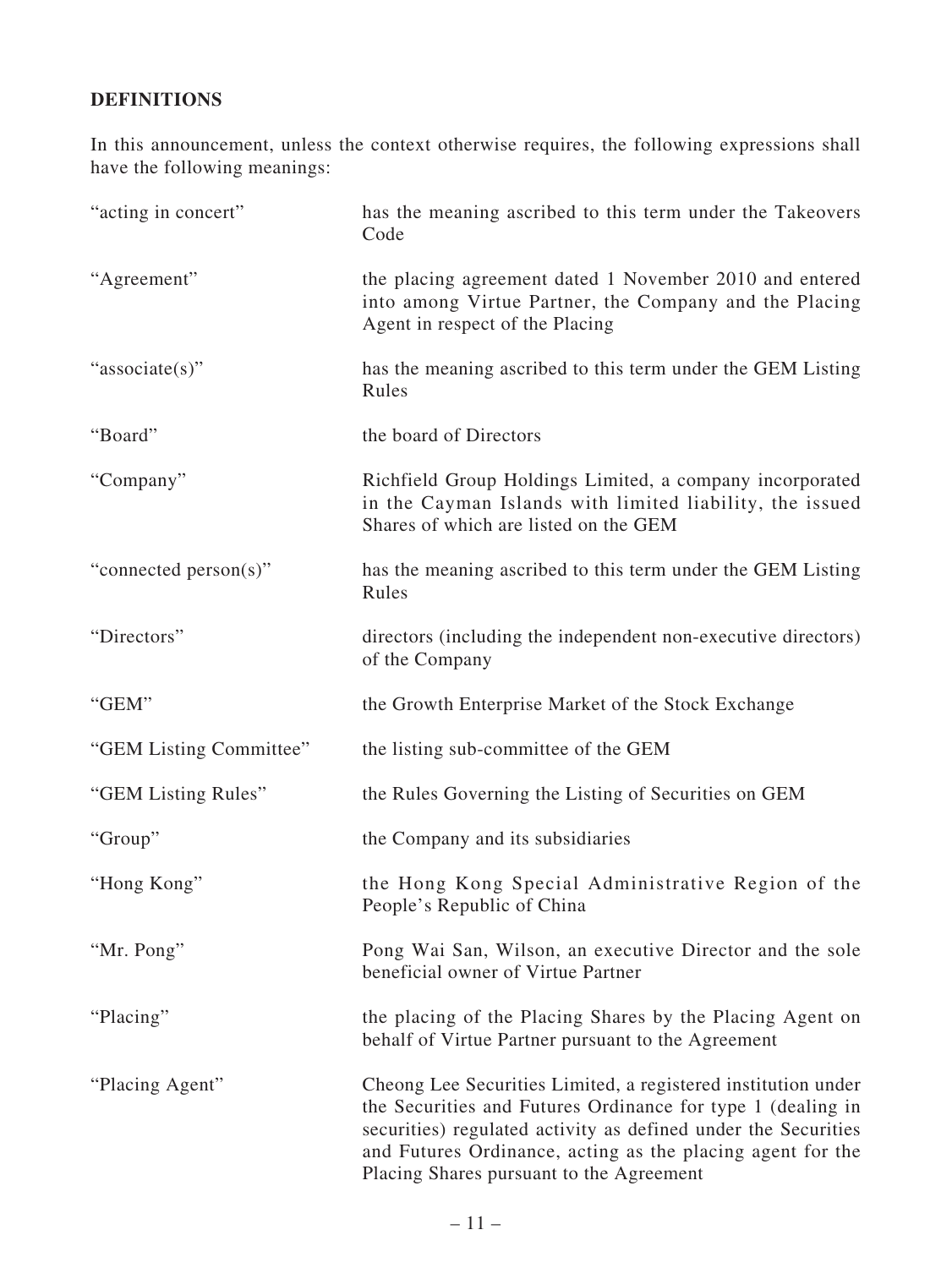| "Placing Price"          | the placing price of HK\$1.15 per Placing Share                                                                                                                                                                                                                                                                                                                                           |
|--------------------------|-------------------------------------------------------------------------------------------------------------------------------------------------------------------------------------------------------------------------------------------------------------------------------------------------------------------------------------------------------------------------------------------|
| "Placing Shares"         | up to 150,000,000 Shares which are beneficially owned by<br>Virtue Partner and will be placed by the Placing Agent on its<br>behalf pursuant to the Agreement                                                                                                                                                                                                                             |
| "SFC"                    | the Securities and Futures Commission of Hong Kong                                                                                                                                                                                                                                                                                                                                        |
| "Share $(s)$ "           | ordinary share(s) of HK\$0.01 each in the share capital of the<br>Company                                                                                                                                                                                                                                                                                                                 |
| "Shareholder(s)"         | $holder(s)$ of the issued $Share(s)$                                                                                                                                                                                                                                                                                                                                                      |
| "Subscription"           | the subscription for the Subscription Shares by Virtue<br>Partner                                                                                                                                                                                                                                                                                                                         |
| "Subscription Agreement" | the subscription agreement dated 1 November 2010 and<br>entered into between the Company and Virtue Partner in<br>respect of the Subscription                                                                                                                                                                                                                                             |
| "Subscription Shares"    | up to 150,000,000 Shares for which Virtue Partner has<br>conditionally agreed to subscribe at a price equal to the<br>Placing Price pursuant to the Subscription Agreement, being<br>the same number of the Placing Shares successfully placed<br>by the Placing Agent in the Placing                                                                                                     |
| "Stock Exchange"         | The Stock Exchange of Hong Kong Limited                                                                                                                                                                                                                                                                                                                                                   |
| "Takeovers Code"         | the Hong Kong Code on Takeovers and Mergers                                                                                                                                                                                                                                                                                                                                               |
| "Virtue Partner"         | Virtue Partner Group Limited, a company incorporated in the<br>British Virgin Islands with limited liability and a controlling<br>shareholder (as defined under the GEM Listing Rules) of the<br>Company, which is interested in approximately 30.43% of<br>the entire issued share capital of the Company as at the date<br>of this announcement, being the vendor of the Placing Shares |
| "HK\$"                   | Hong Kong dollars, the lawful currency for the time being of<br>Hong Kong                                                                                                                                                                                                                                                                                                                 |
| $``\%"$                  | per cent.                                                                                                                                                                                                                                                                                                                                                                                 |
|                          | By order of the board of directors of<br><b>Richfield Group Holdings Limited</b><br>Lee Wing Yin<br><b>Executive Director</b>                                                                                                                                                                                                                                                             |

Hong Kong, 1 November 2010